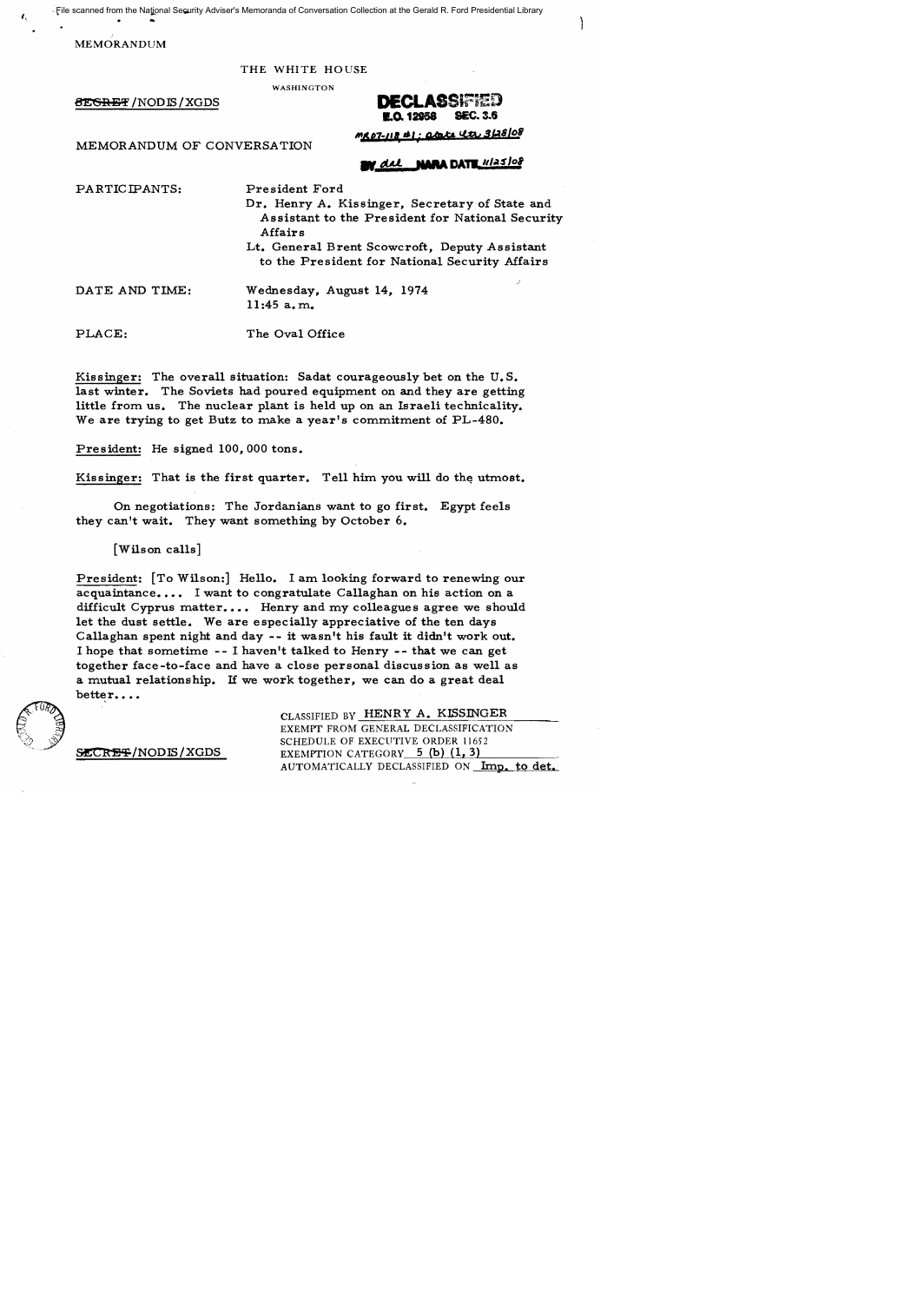## $SECRBF/NODIS/XGDS$  2.

,{

That is nice of you. I appreciate your call. I am looking forward to seeing you soon.

[The call ends]

Kissinger: Wilson is a sneaky, devious character.

President: What about Heath?

Kissinger: He has lots of guts, but is unbelievably petty. He sulks. He gets his feelings hurt and sulks for months.

Heath never dealt really with Nixon after he heard he was taped. He was the only British leader who was indifferent to the United States. All the rest preferred ties to the U. S. rather than to Europe. Heath made the blowup with Europe possible. The tone changed as soon as Wilson came in -- even though Heath is much more of a man. Wilson is a greasy sort of man. They are better right now, but over the long pull the Conservatives are better. If Labour gets a hefty majority, we will have more trouble. He'll have a wild left wing. It's a poor Cabinet. Healy is nice but totally unprincipled. Roy Jenkins is good but he's an intellectual and they have trouble in the Labour Party. The Minister 6f Energy is outstanding, intelligent -- very solid. The people say he has a great future. I like Callaghan best. He's a very decent man.

President: I met Healy in '61 or '62. Kennedy's R&D man invited me to his home and Healy was there. He was delightful. He said if they came in they would stop the Concorde.

Kissinger: Back to Fahmy: He is afraid we will push for Jordan rather than Egypt. We should, but we need Egypt. You should tell him we will put Egypt first. That problem with Hussein -- but we discussed that. You should get a promise he will help you with Jordan. Also you need 4-6 weeks' to get control of the government before- you move. You really  $\mathbf{s}$  hould.  $\epsilon_{\rm{max}}$ 

President: Before or after Moscow?

Kissinger: We should start before but complete it after. I may have to go consecutively to Cairo and Jerusalem the end of September. If I go to Moscow in October and you go to Vladivostok in December, I should go

# SECRET/NODIS/XGDS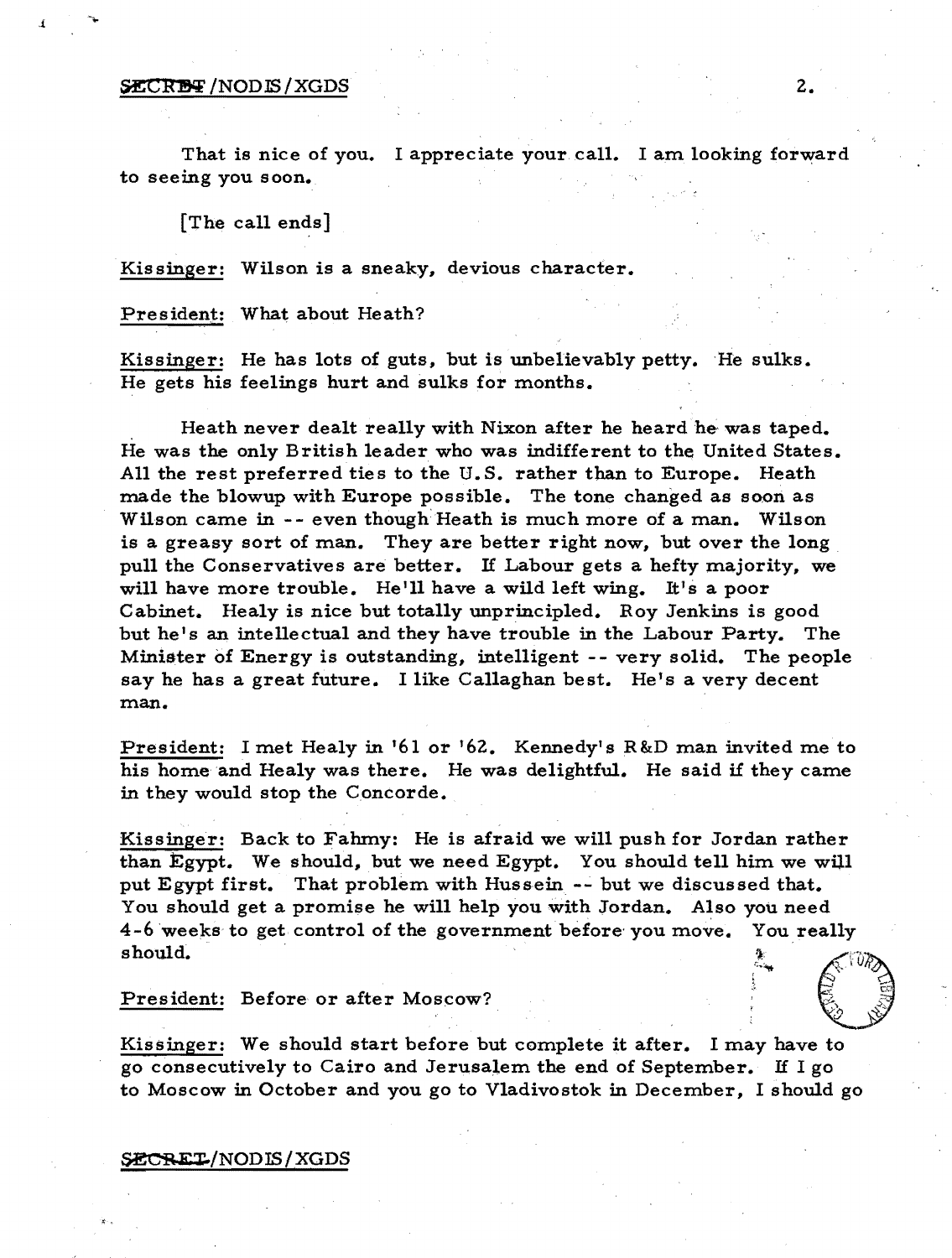### ~/NODIS/XGDS 3.

to China the middle of September **--** about the 10th. I would stop in Tokyo on the basis of preparing your trip **--** a total of 6-7 days. I don't want to, but I am worried about the Chinese seeing all this Soviet activity.

Israel wants to wait until next year. No way. The Syrians might not wait. You should tell Dobrynin you won't meet Brezhnev if . the Syrian buildup turns into something.

Tell Fahmy another oil embargo will have dire consequences you don't have to spell it out. Allon promised ideas in three or four days for a Sinai move. But we have heard nothing yet. Fahmy says, "How can we believe you?"

We are doing a paper for you on Israeli aid. There is no small dispute within the bureaucracy. The big issue is with Congress  $-$ - how much to ask for. I could confirm the shopping list.

The Saudi purchasing mission came here to buy it for their account. I would tell Clements to do it.

President: How is that bureaucratically?

Kissinger: I'm afraid of leaks. You could tell Schlesinger and insure him to secrecy.

President: How about getting both of them over here? I think that is best. We want it implemented with total security in Defense.

Kissinger: Good. Maybe meet early next week. If you could assure Fahmy of this.

President: It would be part of the Saudi sale.

Kissinger: Yes, it should be part of a larger package.

President: What are we agreeing to?

Kissinger: Tell him you signed for 100,000 but the year total will be higher. You're going to wirk with Congress to get the \$250 million. You've approved the supply arrangement and the list Nixon gave Sadat - with strict security. We will have to get Congress involved, but deliveries can't start before the first of the year.

I will write Sadat again.

#### **SECRET/NODIS/XGDS**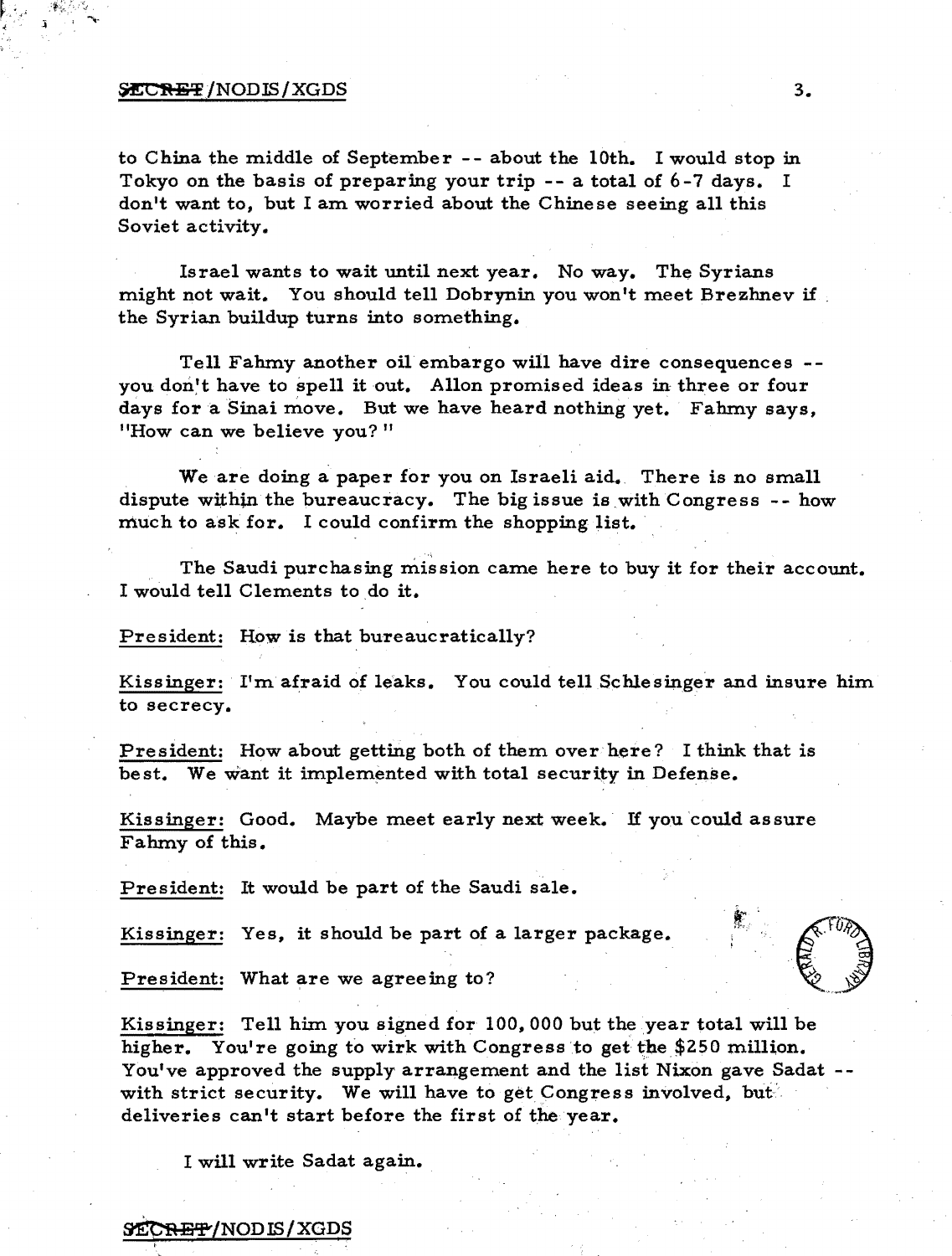$P/077P$  1145  $7400$ r, 74 Cemall Site Sadutglut in US lost with Sous had poned examp in + the gathing with foran us. The windom plant is hold up ont technischt, We tyje & git duty & make yere contrat of Palfo. Syrich responsible That, I guanter. Tell him you will did contract. On may: Jadamin wordt hap pet Efe Thy Photoing funands unique acquaitement Kysus moth. Kt in Call eque should bit drop seite. We use appreciation of color del spont Hyde that sometime - hund with to x a coelles nite rélationship. B comme Toute un comme sousided bitter Call ento I Western is sweety devives alreadeter Cottagton first ? K flow lot of gitte, but embalaimedag petty. He **DECLASSIFIED** AUTHORITY  $ln m\ 07 - 119$ ,  $H$ BY  $M$  NARA, DATE  $\frac{\frac{1}{2}}{110}$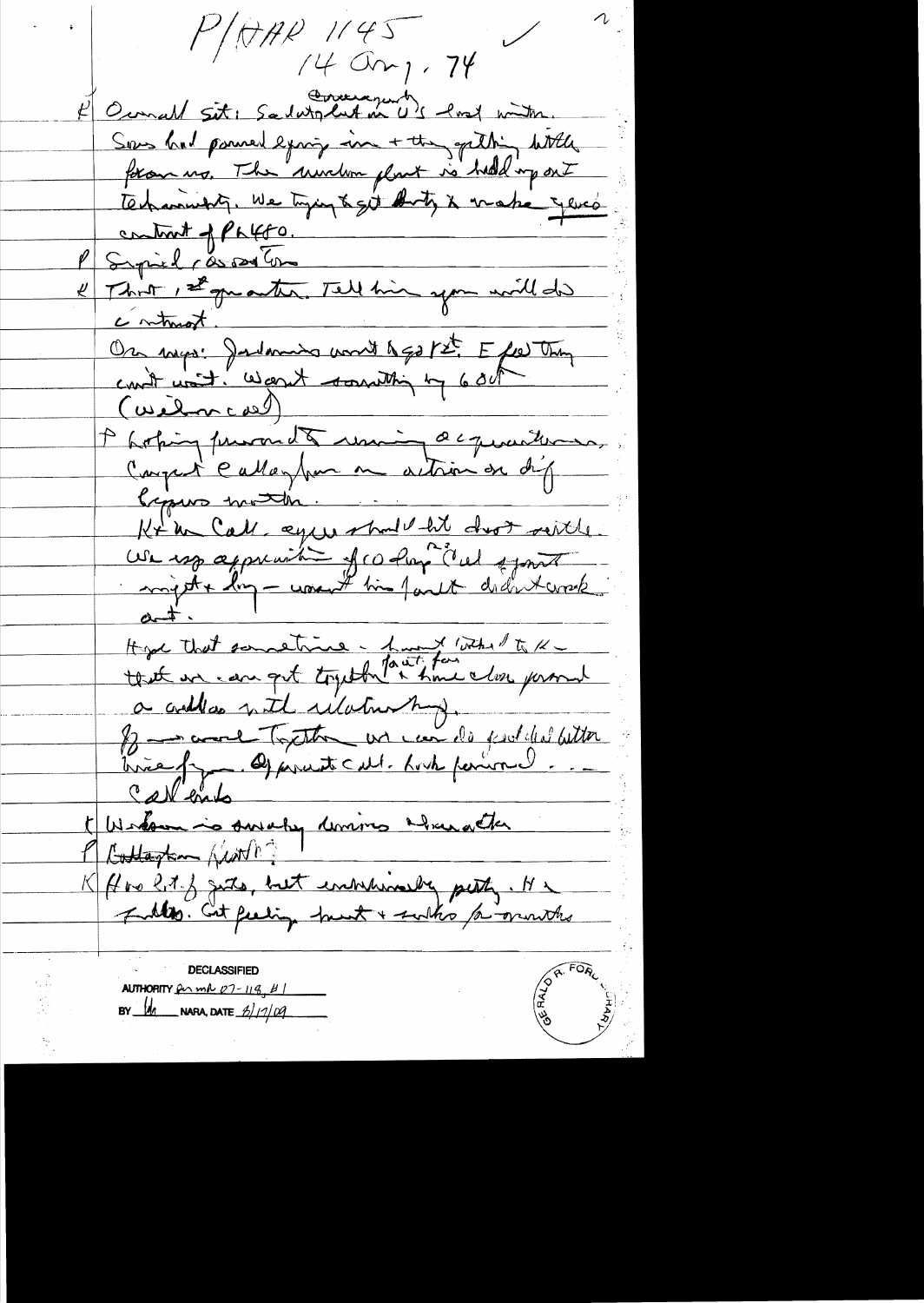He with more death what of N ofthe he handle to was toped. Only By brown to indffermith US. ON and prefer tres to US ruther than E in. Hent maide Monopus Em josith Tare esugel screa as Wedown cannot in - error that thereth much more forma. Withwis a group saty mon They hatter wight wow, ht we larg full loss. are little, If Lodra gets a help ming with, we mil have more tranhed - wind lift wing. Pour Colomate, Heady wice hast Totally improvingent Boy fearles good lost on withlestind & thing have traites in Lair porty, brun Energy ortatorching contelligent - way solid. People on has geent fection-I like Calleghan best my decent ance. I want Knaly in 61 v 62. Kamaky RoD-mon conditat cont fin home + Healy are there. All enforted, Herned if they cann in they would stop c concord K Said to Backte Filmin. He fens we will prel Jordan wather trun E. We should, but we would E. Jon should tell him we will fut E 12 That problem w/ H, but we bring that you shall quit pourre la viel half you us Jechne also you need 4-6 who hast control of c genthe Go You wanty should. Begin at all husan Start before ent implite ofthe. Any have to grensmetimly & Cnies + Jem ind Lept. Il 240 to hora -in Oct + 70 - 5 V Ul m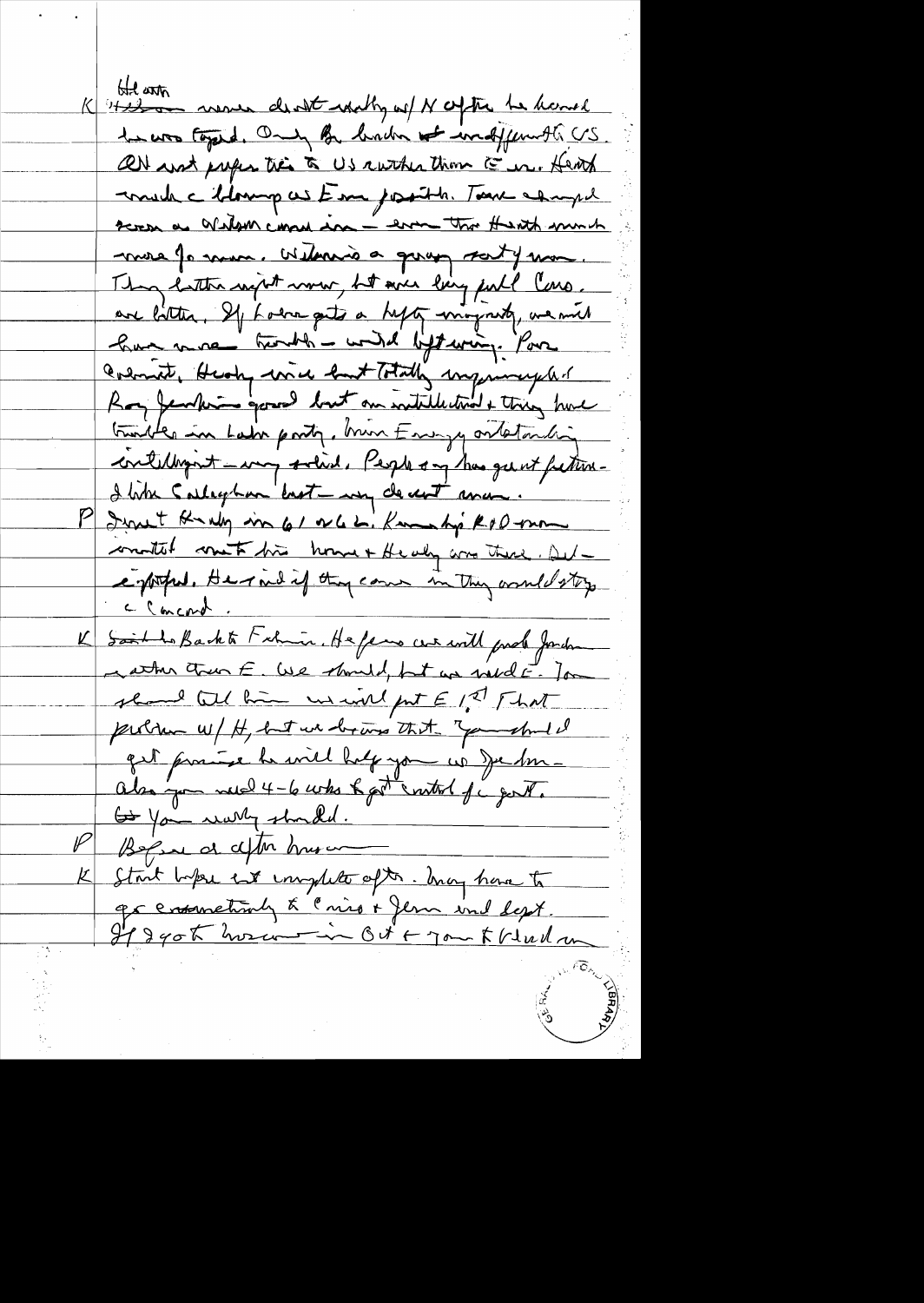Dre, I should go & PRC multhe Syst-about cott & mond sty in Takys an besir of pryming your trip - Total 6-7 days. Dan't won't to find I would about this series all this out for attritte à unit naptage. No vous à grains Tell Fulmin out entergy aid huis clime conorgiones - don't geill out. Allon pouvoir genier in 3 a 4 days for Smain words - writing yet. Farhow say how comment between you. Doing a paper for you out aid. To reall Cong. How and to ask for I coulemprine shopping bot. Sambi prehaging vissoir can bene to by it 5 2 7. Home that binementionly? K I faan beeks. You could tope Solarings + faces ersure bin A seary P Home celout getting host of them over here. I think that is last. We want it ingerments 15/ Potal second in DM.<br>1< Good. Unaphysically sept uncld.<br>If you could assume Fature on this.